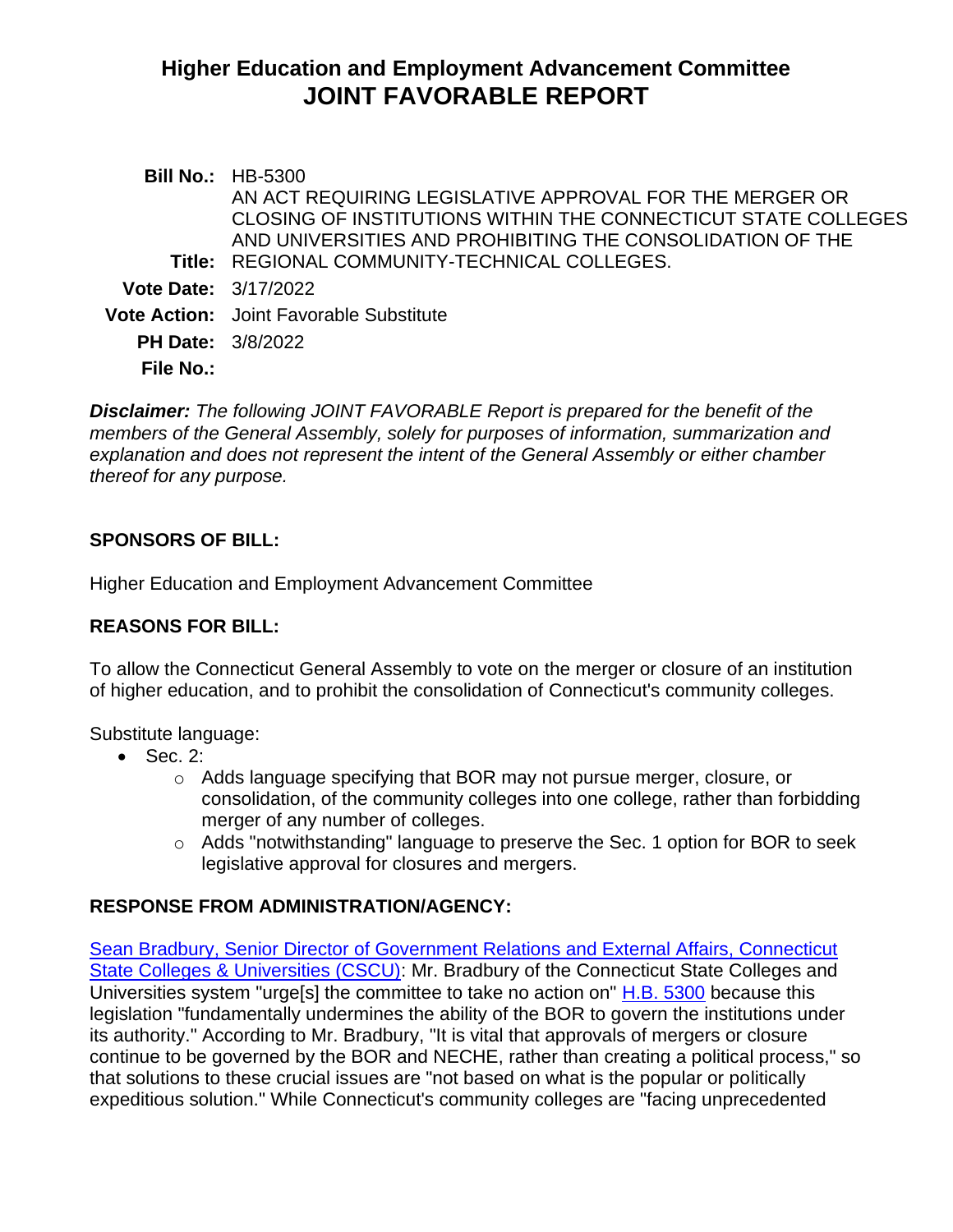enrollment and fiscal challenges," CSCU is working to merge the twelve community colleges together into "one accredited institution, known as Connecticut State Community College," and has "received word that [NECHE] has accepted the substantive change proposal." Finally, Section 2 of [H.B. 5300](https://www.cga.ct.gov/2022/TOB/H/PDF/2022HB-05300-R00-HB.PDF) "would not only undermine the BOR's authority, but would as well undermine and override the actions and approvals of our accrediting body" by "significantly erod[ing] the BOR's independence and ability to effectively govern the institutions under its authority."

### **NATURE AND SOURCES OF SUPPORT:**

Representative Holly Cheeseman, 37<sup>th</sup> [Assembly District, Connecticut General Assembly:](https://www.cga.ct.gov/2022/heddata/tmy/2022HB-05300-R000308-Cheeseman,%20Holly,%20State%20Representative-37th%20District-TMY.PDF) [H.B. 5300](https://www.cga.ct.gov/2022/TOB/H/PDF/2022HB-05300-R00-HB.PDF) represents a "significant step" for Connecticut's colleges and universities and is "not to be undertaken lightly." While the ongoing COVID-19 pandemic has exacerbated the financial and enrollment problems that are facing Connecticut's community colleges, **H.B.** [5300](https://www.cga.ct.gov/2022/TOB/H/PDF/2022HB-05300-R00-HB.PDF) would help to alleviate some of these issues. Therefore, not only does Representative Cheeseman support [H.B. 5300,](https://www.cga.ct.gov/2022/TOB/H/PDF/2022HB-05300-R00-HB.PDF) but "there are still significant questions that need to be answered and therefore I urge that the legislature be required to approve any change of this magnitude that will have such an affect on the community college system."

[James Czikowsky, Student and President of the Health Minds Club, Tunxis Community](https://www.cga.ct.gov/2022/heddata/tmy/2022HB-05300-R000308-Czikowsky,%20Jamie,%20Student-Tunxis%20Community%20College-TMY.PDF)  [College:](https://www.cga.ct.gov/2022/heddata/tmy/2022HB-05300-R000308-Czikowsky,%20Jamie,%20Student-Tunxis%20Community%20College-TMY.PDF) Mr. Czikowsky supports [H.B. 5300](https://www.cga.ct.gov/2022/TOB/H/PDF/2022HB-05300-R00-HB.PDF) because the consolidation of Connecticut's community colleges would "eliminate support systems that have served me in the three years I have been enrolled at Tunxis," and institutions of higher education like Tunxis "have to cope with understaffing, divestment, and blatant disrespect from The Board of Regents who refuse to have any discourse with them about how to better serve their students." The passage of [H.B. 5300](https://www.cga.ct.gov/2022/TOB/H/PDF/2022HB-05300-R00-HB.PDF) would mean that the Connecticut General Assembly won't tolerate "disrespect of students and staff," and "It will signal that people are more important than a profiteering bureaucracy." Finally, [H.B. 5300](https://www.cga.ct.gov/2022/TOB/H/PDF/2022HB-05300-R00-HB.PDF) would mean that the legislature is committed to the "protection and preservation," as well as the "integrity," of Connecticut's community colleges.

Kathy Fischer, [President, University of Connecticut Professional Employees Association](https://www.cga.ct.gov/2022/heddata/tmy/2022HB-05300-R000308-Fischer,%20Kathy,%20President-UCPEA-TMY.PDF)  [\(UCPEA\):](https://www.cga.ct.gov/2022/heddata/tmy/2022HB-05300-R000308-Fischer,%20Kathy,%20President-UCPEA-TMY.PDF) [H.B. 5300](https://www.cga.ct.gov/2022/TOB/H/PDF/2022HB-05300-R00-HB.PDF) would provide "necessary legislative oversight of any merger within the CSCU system," and Ms. Fischer supports the legislation because "Transparency and accountability are critical." In the past, the BOR and CSCU has "hire[d] upper-level management to support a consolidation while student services are understaffed and underfunded," which has meant that new administrators are being hired while faculty and staff "that works directly with students" have been cut. At Connecticut's community colleges, departments are already understaffed in areas "that directly serve students and money is being diverted to dozens of positions far removed from where teaching and learning happen." As for the decision to merge Connecticut's community colleges into one institution, "Community colleges should be just that—institutions that serve the individual needs of their diverse communities," and many of the "benefits from the consolidation…can be done without merging the twelve colleges." Students at Connecticut's community colleges are "majority black and brown, working class and qualify for Pell grants," and will "stay in Connecticut to live and work." According to Ms. Fischer, "consolidation, by its very nature, is not in line with the demands of equity or antiracism," as "Real equity would be giving these students every opportunity to succeed by investing more in their education." Finally, these institutions of higher education must be kept "strong for the state's most underprivileged students by protecting the jobs that directly serve them."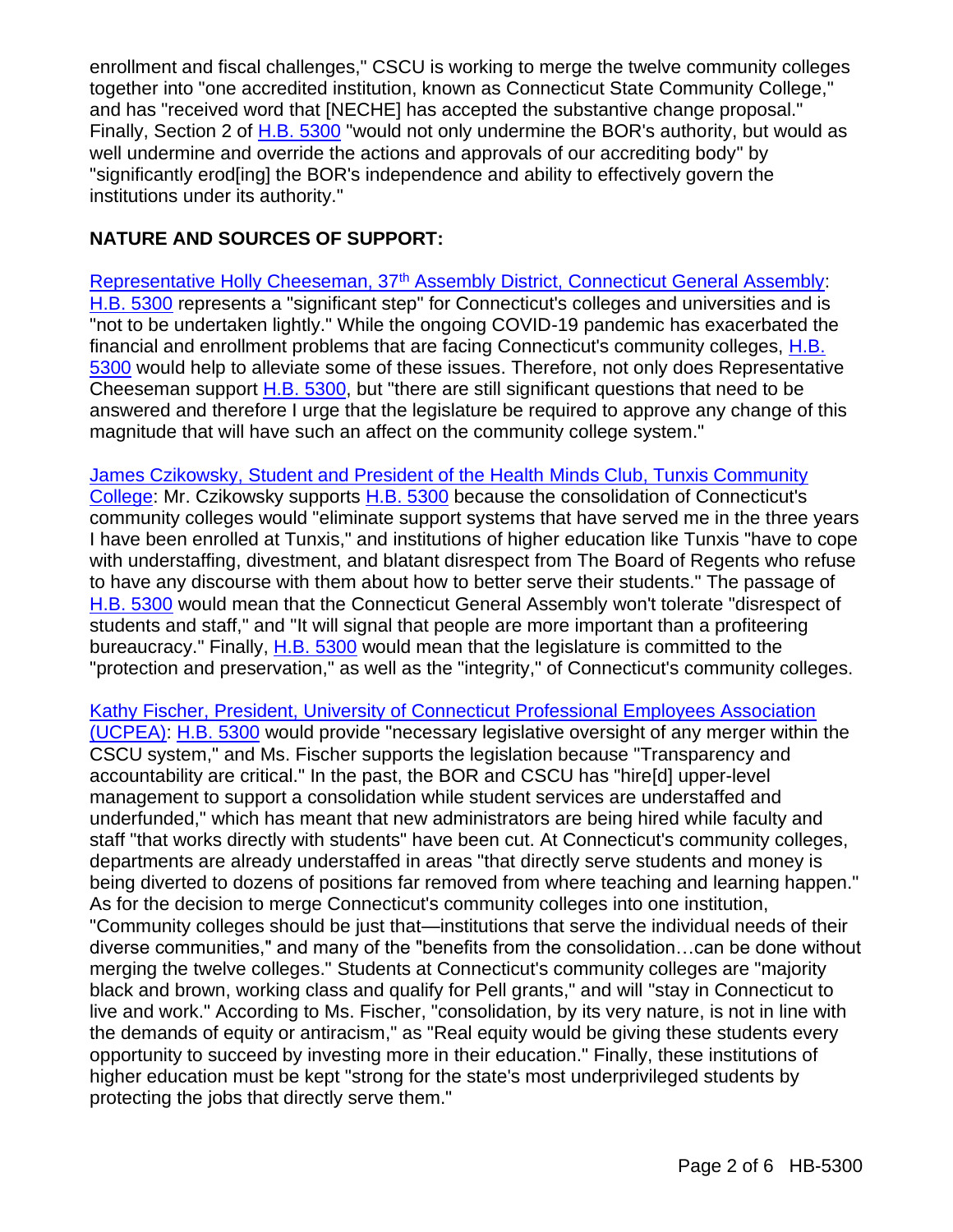[Seth Freeman, President, Congress of Connecticut Community Colleges \(4Cs\):](https://www.cga.ct.gov/2022/heddata/tmy/2022HB-05300-R000308-Freeman,%20Seth,%20President-Congress%20of%20CT%20Community%20Colleges-TMY.PDF) The merger of Connecticut's community colleges is "akin to a downsizing," and "was never designed to either (a) improve our colleges, or (b) advance equity," but instead is about "creating a simpler, cheaper system." Financially, this merger "is simply a diversion of state resources and funding away from community college campuses to system managers in Hartford and New Britain," which results in "gross layers of redundant and wasteful system management." While Connecticut's community colleges are facing "severe challenges" and something must be done, "CT State Community College, is not the answer." Changes outlined in the merger like "seamless transfer, and better resources and improved advising through the Guided Pathways model," could be implemented "without moving our colleges to a single accreditation." In conclusion, Connecticut's community colleges should be "independent, diverse, full-functional," but are "tired of the mismanagement, deception and obfuscation of CSCU managers," and therefore, Mr. Freeman supports [H.B. 5300.](https://www.cga.ct.gov/2022/TOB/H/PDF/2022HB-05300-R00-HB.PDF)

#### [Carl Guerriere, Interim Director of the Center for Equity, Diversity, and Inclusion, Capital](https://www.cga.ct.gov/2022/heddata/tmy/2022HB-05300-R000308-Guerriere,%20Carl,%20Interim%20Director%20for%20Equity-Capital%20Community%20College-TMY.PDF)

[Community College:](https://www.cga.ct.gov/2022/heddata/tmy/2022HB-05300-R000308-Guerriere,%20Carl,%20Interim%20Director%20for%20Equity-Capital%20Community%20College-TMY.PDF) Mr. Guerriere supports [H.B. 5300](https://www.cga.ct.gov/2022/TOB/H/PDF/2022HB-05300-R00-HB.PDF) so that "some sense of democracy can prevail and the people can have an opportunity to voice their opinion on the merger of the community colleges," and to allow legislators to correct "this enormously misguided attempt that has been a sham." The consolidation of Connecticut's community colleges "has wreaked havoc on our system," as Mr. Guerriere has never witnessed "morale so low as this expensive, top-down approach dismantles efficiencies and adds expensive administrators, yet purports to put students first." Every aspect of Connecticut's community colleges "is being changed," and "Purported best practices are being implemented too fast and inconsistently often with disastrous results." Therefore, Mr. Guerriere is asking the Committee to "Help protect the Community Colleges" with the passage of [H.B. 5300,](https://www.cga.ct.gov/2022/TOB/H/PDF/2022HB-05300-R00-HB.PDF) and that while administrators "frequently state the consolidation is to achieve equity, the reality cannot be further from the truth."

[Ed Hawthorne, President, Connecticut AFL-CIO:](https://www.cga.ct.gov/2022/heddata/tmy/2022HB-05300-R000308-Hawthorne,%20Ed,%20President-Connecticut%20AFL-CIO-TMY.PDF) The merger of Connecticut's community colleges was "proposed to save money" by consolidating all twelve institutions "into one single accredited institution with twelve branches," but it has instead meant "staff reduction by attrition, which also adversely impacts services for students." While the BOR is "building an administrative layer to oversee college operations separate from the CSCU system office," employees and faculty have "experienced problems getting paid and basic human resource questions have been left unanswered." The money spent "on these new administrators reduces the investments we make in our students," and is in "direct contradiction to cost saving measures enacted by Governor Malloy." Decisions like the closures or mergers of colleges and universities "should not be made exclusively by politically appointed officials who operate in a myopic bubble with little or no accountability to taxpayers." [H.B. 5300](https://www.cga.ct.gov/2022/TOB/H/PDF/2022HB-05300-R00-HB.PDF) would allow the Connecticut General Assembly to "have oversight of mergers and closures of higher education institutions" as the state's legislators "have the context to understand how a proposed merger or closure will impact the state overall, not just the Board of Regents' balance sheet."

#### [Thomas Jackson, Professor and Chair of the Business Department, Norwalk Community](https://www.cga.ct.gov/2022/heddata/tmy/2022HB-05300-R000308-Jackson,%20Thomas,%20Chair,%20Business%20Department-Norwalk%20Community%20College-TMY.PDF)

[College:](https://www.cga.ct.gov/2022/heddata/tmy/2022HB-05300-R000308-Jackson,%20Thomas,%20Chair,%20Business%20Department-Norwalk%20Community%20College-TMY.PDF) As an attorney, Mr. Jackson finds the merger to be "greatly flawed" and doesn't believe that the "legislation establishing the Board of Regents" gives the BOR the "authority to take this action of consolidation without legislative approval." Therefore, not only does Mr.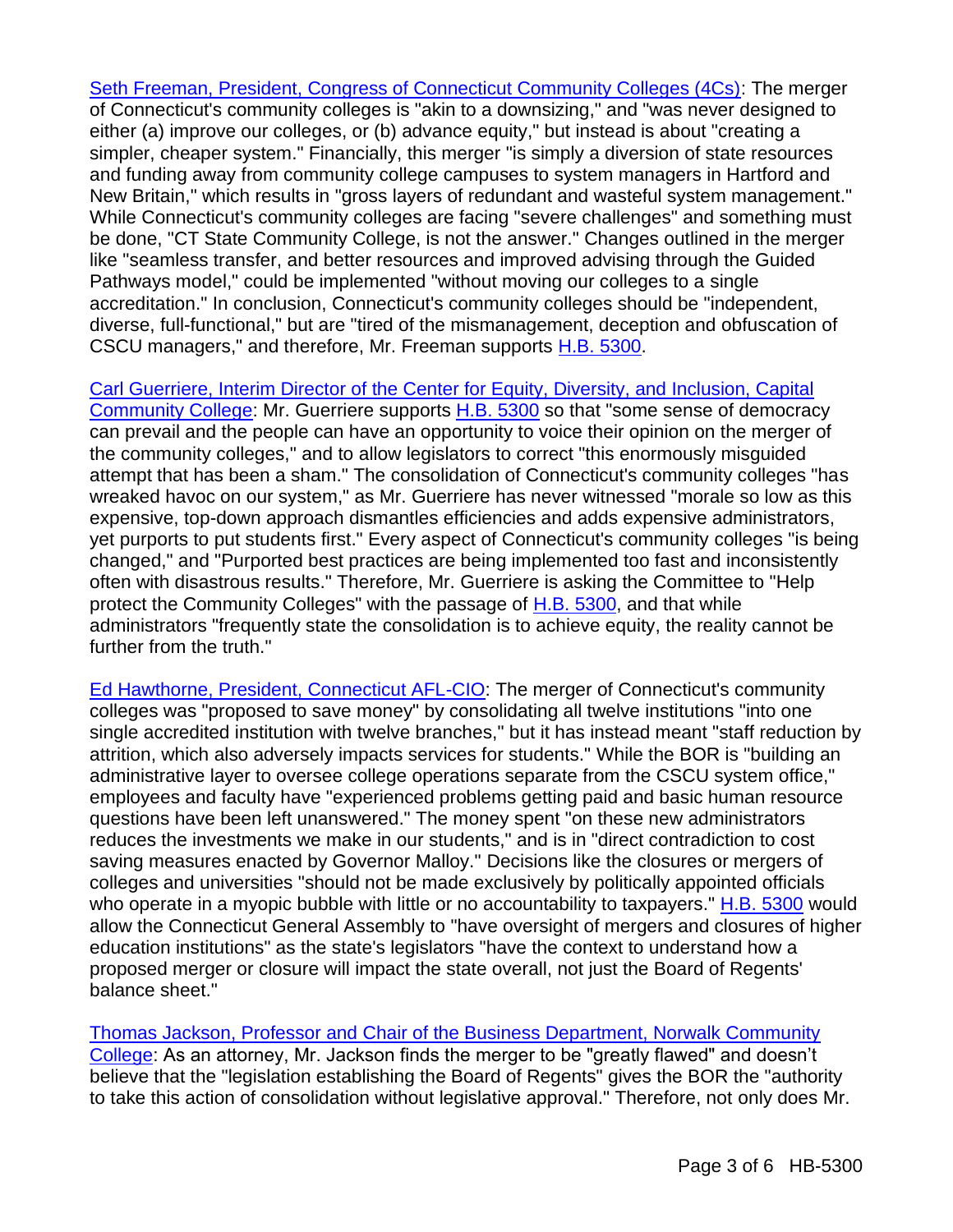Jackson support [H.B. 5300,](https://www.cga.ct.gov/2022/TOB/H/PDF/2022HB-05300-R00-HB.PDF) but "I believe it is imperative the Board's authority be clarified." This legislation "would clear any ambiguity in the interpretation of the Board of Regent's authority to take this consolidation action" by making it clear that the BOR "does not have the authority to consolidate twelve community colleges without legislative approval."

[Zak Leavy, Legislative and Political Associate Director, AFSCME Council 4:](https://www.cga.ct.gov/2022/heddata/tmy/2022HB-05300-R000308-Leavy,%20Zak,%20Legislative%20Political%20Director-AFSCME%20Council%204-TMY.PDF) Mr. Leavy of Council 4 supports [H.B. 5300](https://www.cga.ct.gov/2022/TOB/H/PDF/2022HB-05300-R00-HB.PDF) because it "would prevent the Board of Regents from unilaterally closing institutions" and allow the Connecticut General Assembly to "retain oversight of any closures so the impact can be fully vetted by elected officials." Council 4 also opposes the "continuation of the consolidation of the regional-community colleges" and believes that "It is time that we invest and protect our higher education institutions so we can continue providing top-level services to students in our state."

[Maura O'Connor, Professor and Program Coordinator of Graphic Design and Director of the](https://www.cga.ct.gov/2022/heddata/tmy/2022HB-05300-R000308-O%20Connor,%20Maura,%20Hans%20Weiss%20Newspace%20Gallery-Manchester%20Community%20College-TMY.PDF)  [Hans Weiss Newspace Gallery, Manchester Community College:](https://www.cga.ct.gov/2022/heddata/tmy/2022HB-05300-R000308-O%20Connor,%20Maura,%20Hans%20Weiss%20Newspace%20Gallery-Manchester%20Community%20College-TMY.PDF) [H.B. 5300](https://www.cga.ct.gov/2022/TOB/H/PDF/2022HB-05300-R00-HB.PDF) would allow the state legislature to have "oversight of any merger within the CSCU System, a power that the Legislature used to hold." According to Ms. O'Connor, "Oversight is needed" because "the System is cutting from the bottom level of staff while adding to the top layer of management, creating a staffing crisis at the colleges." The passage of [H.B. 5300](https://www.cga.ct.gov/2022/TOB/H/PDF/2022HB-05300-R00-HB.PDF) would send a "powerful message that Connecticut is willing to keep the community colleges strong for our neediest students by protecting the jobs that directly serve our students." In IT, for example, "Understaffing and early retirements without replacements have made addressing student needs in digital technology courses extremely difficult." The consolidation is "nothing but a restructuring that adds many new administrators while cutting staff that works directly with students." Therefore, Ms. O'Connor supports [H.B. 5300](https://www.cga.ct.gov/2022/TOB/H/PDF/2022HB-05300-R00-HB.PDF) because it will help to protect Connecticut's community colleges and its students by giving them "every opportunity to succeed by investing more in their education."

[Stacey Zimmerman, Representative, Service Employees International Union Connecticut](https://www.cga.ct.gov/2022/heddata/tmy/2022HB-05300-R000308-Zimmerman,%20Stacey-SEIU%20CT%20State%20Council-TMY.PDF)  [State Council \(SEIU CT\):](https://www.cga.ct.gov/2022/heddata/tmy/2022HB-05300-R000308-Zimmerman,%20Stacey-SEIU%20CT%20State%20Council-TMY.PDF) Ms. Zimmerman supports [H.B. 5300](https://www.cga.ct.gov/2022/TOB/H/PDF/2022HB-05300-R00-HB.PDF) because the "haphazard and top-heavy consolidation has demoralized both staff and students," as students are witnessing "their tuition going up and the frontline staff reduced," while faculty members are seeing "vital parts of their departments left empty while the administration offices grow." [H.B. 5300](https://www.cga.ct.gov/2022/TOB/H/PDF/2022HB-05300-R00-HB.PDF) would allow the legislature to work with Connecticut's community colleges to avoid a "faster, cheaper…education model" without "destroying what has built…success."

An additional [34 written testimonies](https://www.cga.ct.gov/asp/menu/CommDocTmyBill.asp?comm_code=hed&bill=HB-05300&doc_year=2022) were submitted in support of [H.B. 5300:](https://www.cga.ct.gov/2022/TOB/H/PDF/2022HB-05300-R00-HB.PDF)

- [Stephen Adair, Professor of Sociology, Central Connecticut State University \(CCSU\)](https://www.cga.ct.gov/2022/heddata/tmy/2022HB-05300-R000308-Adair,%20Stephen,%20Professor%20of%20Sociology-Central%20Connecticut%20State%20University-TMY.PDF)
- [Lois Aimé, Director of Educational Technology and Adjunct Professor, Norwalk](https://www.cga.ct.gov/2022/heddata/tmy/2022HB-05300-R000308-Aim-,%20Lois,%20Adjunct%20Professor-Norwalk%20Community%20College-TMY.PDF)  [Community College](https://www.cga.ct.gov/2022/heddata/tmy/2022HB-05300-R000308-Aim-,%20Lois,%20Adjunct%20Professor-Norwalk%20Community%20College-TMY.PDF)
- [Sara Berry, Adjunct Professor, Manchester Community College](https://www.cga.ct.gov/2022/heddata/tmy/2022HB-05300-R000308-Berry,%20Sara,%20Adjunct%20Professor-Manchester%20Community%20College-TMY.PDF)
- Andre Blaszczynski, Professor of Business and Economics, Tunxis Community **[College](https://www.cga.ct.gov/2022/heddata/tmy/2022HB-05300-R000308-Blaszczynski,%20Andre,%20Business%20and%20Economics%20Prof-Tunxis%20Community%20College-TMY.PDF)**
- [David Blitz, Chair of the Faculty Advisory Committee, Board of Regents \(BOR\)](https://www.cga.ct.gov/2022/heddata/tmy/2022HB-05300-R000308-Blitz,%20David,%20Professor%20of%20Philosophy-Central%20Connecticut%20State%20University-TMY.PDF)
- [Patty Burke, Adjunct Faculty, Manchester Community College](https://www.cga.ct.gov/2022/heddata/tmy/2022HB-05300-R000308-Burke,%20Patty,%20Adjunct%20Faculty-Manchester%20Community%20College-TMY.PDF)
- **[Michael Butcaris](https://www.cga.ct.gov/2022/heddata/tmy/2022HB-05300-R000308-Butcaris,%20Michael-TMY.PDF)**
- [Francis Coan, Professor of History, Tunxis Community College](https://www.cga.ct.gov/2022/heddata/tmy/2022HB-05300-R000308-Coan,%20Francis,%20Professor%20of%20History-Tunxis%20Community%20College-TMY.PDF)
- [Lauren Doninger, Professor of Psychology, Gateway Community College](https://www.cga.ct.gov/2022/heddata/tmy/2022HB-05300-R000308-Doninger,%20Lauren,%20Professor%20of%20Psychology-Gateway%20Community%20College-TMY.PDF)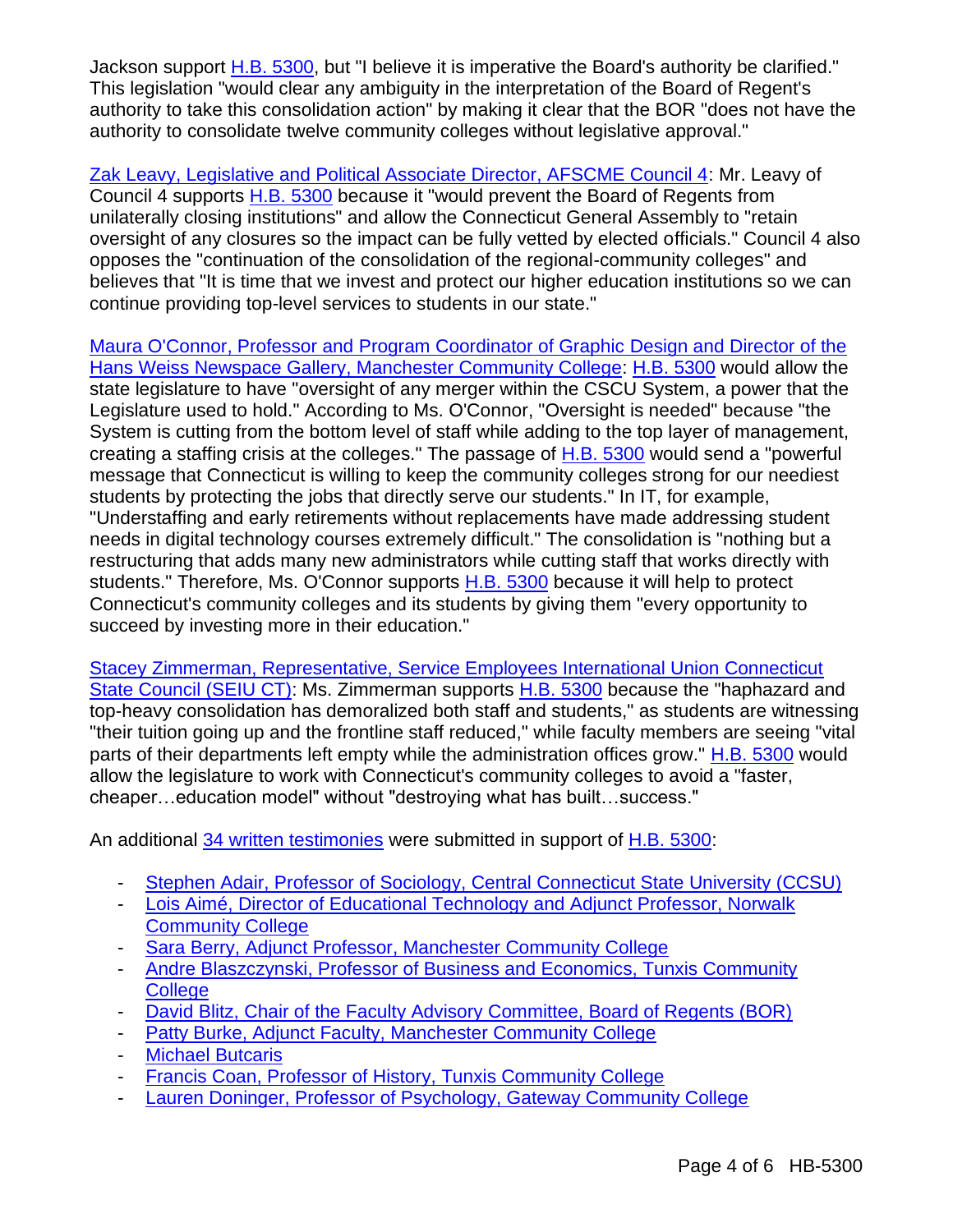- [Krystaline Gregory, Student, Tunxis Community College](https://www.cga.ct.gov/2022/heddata/tmy/2022HB-05300-R000308-Gregory,%20Krystaline-Tunxis%20Community%20College-TMY.PDF)
- [Kathleen Herron, Professor of Mathematics, Capital Community College](https://www.cga.ct.gov/2022/heddata/tmy/2022HB-05300-R000308-Herron,%20Kathleen,%20Mathematics%20Teacher-Capital%20Community%20College-TMY.PDF)
- [Rebecca Hussey, Professor of English, Norwalk Community College](https://www.cga.ct.gov/2022/heddata/tmy/2022HB-05300-R000308-Hussey,%20Rebecca,%20Professor%20of%20English-Norwalk%20Community%20College-TMY.PDF)
- [Christine Japely, Professor of English, Norwalk Community College](https://www.cga.ct.gov/2022/heddata/tmy/2022HB-05300-R000308-Japely,%20Christine,%20English%20Professor-Norwalk%20Community%20College-TMY.PDF)
- [Diba Khan-Bureau, Professor and PC of the Environmental Engineering Technology](https://www.cga.ct.gov/2022/heddata/tmy/2022HB-05300-R000308-Khan-Bureau,%20Diba,%20Professor%20and%20PC-Environmental%20Engineering%20Tech%20at%20TRCC-TMY.PDF)  [Program, TRCC](https://www.cga.ct.gov/2022/heddata/tmy/2022HB-05300-R000308-Khan-Bureau,%20Diba,%20Professor%20and%20PC-Environmental%20Engineering%20Tech%20at%20TRCC-TMY.PDF)
- [Steve Krevisky, Professor of Mathematics, Middlesex Community College](https://www.cga.ct.gov/2022/heddata/tmy/2022HB-05300-R000308-Krevisky,%20Steve,%20Professor%20of%20Mathematics-Middlesex%20Community%20College-TMY.PDF)
- [Kevin Lamkins, Professor of English, Capital Community College](https://www.cga.ct.gov/2022/heddata/tmy/2022HB-05300-R000308-Lamkins,%20Kevin,%20Professor%20of%20English-Capital%20Community%20College-TMY.PDF)
- [Marcus Lawson, Professor of History, Capital Community College](https://www.cga.ct.gov/2022/heddata/tmy/2022HB-05300-R000308-Lawson,%20Marcus,%20Professor%20of%20History-Capital%20Community%20College-TMY.PDF)
- [Susan Lounsbury, Professor of Mathematics and Discipline Coordinator, Tunxis](https://www.cga.ct.gov/2022/heddata/tmy/2022HB-05300-R000308-Lounsbury,%20Susan,%20Mathematics%20Professor-Tunxis%20Community%20College-TMY.PDF)  [Community College](https://www.cga.ct.gov/2022/heddata/tmy/2022HB-05300-R000308-Lounsbury,%20Susan,%20Mathematics%20Professor-Tunxis%20Community%20College-TMY.PDF)
- [Rotua Lumbantobing, Economist, Western Connecticut State University](https://www.cga.ct.gov/2022/heddata/tmy/2022HB-05300-R000308-Lumbantobing,%20Rotua,%20Economist-Western%20Connecticut%20State%20University-TMY.PDF)
- [Margaret Malaspina, Director of Financial Aid, Capital Community College](https://www.cga.ct.gov/2022/heddata/tmy/2022HB-05300-R000308-Malaspina,%20Margaret,%20Director%20of%20Financial%20Aid-Capital%20Community%20College-TMY.PDF)
- [John McNamara, Member, Congress of Connecticut Community Colleges \(4Cs\)](https://www.cga.ct.gov/2022/heddata/tmy/2022HB-05300-R000308-McNamara,%20John,%20Member-Congress%20of%20CT%20Community%20Colleges-TMY.PDF)
- [Bill Meyerson, Professor of History, Housatonic Community College](https://www.cga.ct.gov/2022/heddata/tmy/2022HB-05300-R000308-Meyerson,%20Bill,%20Professor%20of%20History-Housatonic%20Community%20College-TMY.PDF)
- [Catherine Milton, Professor of English, Norwalk Community College](https://www.cga.ct.gov/2022/heddata/tmy/2022HB-05300-R000308-Milton,%20Catherine,%20Professor%20of%20English-Norwalk%20Community%20College-TMY.PDF)
- [Conor Perreault, Librarian, Gateway Community College](https://www.cga.ct.gov/2022/heddata/tmy/2022HB-05300-R000308-Perreault,%20Conor,%20Librarian-Gateway%20Community%20College-TMY.PDF)
- [Laurel Peterson, Professor of English, Norwalk Community College](https://www.cga.ct.gov/2022/heddata/tmy/2022HB-05300-R000308-Peterson,%20Laurel,%20Professor%20of%20English-Norwalk%20Community%20College-TMY.PDF)
- [Ira Rubenzahl, Resident, West Hartford](https://www.cga.ct.gov/2022/heddata/tmy/2022HB-05300-R000308-Rubenzahl,%20Ira-TMY.PDF)
- [Michelle Saindon, Professor of Mathematics, Tunxis Community College](https://www.cga.ct.gov/2022/heddata/tmy/2022HB-05300-R000308-Saindon,%20Michelle,%20Mathematics%20Professor-Tunxis%20Community%20College-TMY.PDF)
- [Colena Sesanker, Associate Professor, Gateway Community College](https://www.cga.ct.gov/2022/heddata/tmy/2022HB-05300-R000308-Sesanker,%20Colena,%20Professor%20of%20Philosophy-Gateway%20Community%20College-TMY.PDF)
- [Patrick Sullivan, English Department,](https://www.cga.ct.gov/2022/heddata/tmy/2022HB-05300-R000308-Sullivan,%20Patrick,%20English%20Department-Manchester%20Community%20College-TMY.PDF) Manchester Community College
- [Kathy Taylor, Professor of Legal Studies, Naugatuck Valley Community College](https://www.cga.ct.gov/2022/heddata/tmy/2022HB-05300-R000308-Taylor,%20Kathy,%20Professor%20of%20Legal%20Studies-Naugatuck%20Valley%20Community%20College-TMY.PDF)
- [Sally Terrell, Humanities Department, Tunxis Community College](https://www.cga.ct.gov/2022/heddata/tmy/2022HB-05300-R000308-Terrell,%20Sally,%20Humanities%20Department-Tunxis%20Community%20College-TMY.PDF)
- [Elle Van Dermark, Professor of History and Political Science, Asnuntuck Community](https://www.cga.ct.gov/2022/heddata/tmy/2022HB-05300-R000308-Van%20Dermark,%20Elle,%20Professor%20of%20History-Asnuntuck%20Community%20College-TMY.PDF)  **[College](https://www.cga.ct.gov/2022/heddata/tmy/2022HB-05300-R000308-Van%20Dermark,%20Elle,%20Professor%20of%20History-Asnuntuck%20Community%20College-TMY.PDF)**
- Jessica Waterhouse, Criminal Justice Program Coordinator and Faculty Member, [Tunxis Community College](https://www.cga.ct.gov/2022/heddata/tmy/2022HB-05300-R000308-Waterhouse,%20Jessica,%20Program%20Coordinator-Tunxis%20Community%20College-TMY.PDF)
- [Carmen Yiamouyiannis, Professor of Biology, Capital Community College](https://www.cga.ct.gov/2022/heddata/tmy/2022HB-05300-R000308-Yiamouyiannis,%20Carmen,%20Biology%20Teacher-Capital%20Community%20College-TMY.PDF)

An additional 10 verbal [testimonies](https://www.cga.ct.gov/2022/heddata/tmy/2022ZZ-00000-R000308-Speaker%20Order-TMY.pdf) were offered in support of [H.B. 5300:](https://www.cga.ct.gov/2022/TOB/H/PDF/2022HB-05300-R00-HB.PDF)

- Alina Wheeler, Student, [Gateway Community College](https://www.youtube.com/watch?v=_4mjnQpPsaQ)
- [Cinthia Zuniga, Student, Capital Community College](https://www.youtube.com/watch?v=_4mjnQpPsaQ)
- [Dennis Bogusky, President, FTCT 1942](https://www.youtube.com/watch?v=_4mjnQpPsaQ)
- [John O'Connor, Professor, Central Connecticut State University \(CSCU\)](https://www.youtube.com/watch?v=_4mjnQpPsaQ)
- [Sandra Couture, Educational Technology, Middlesex Community College](https://www.youtube.com/watch?v=_4mjnQpPsaQ)
- [Umesh Vig, Staff, Manchester Community College](https://www.youtube.com/watch?v=_4mjnQpPsaQ)
- [Rob Lavin, Information Technology, Tunxis Community College](https://www.youtube.com/watch?v=_4mjnQpPsaQ)
- [Joe Selvaggio](https://www.youtube.com/watch?v=_4mjnQpPsaQ)
- [Oluwole Owoye, Faculty, Western Connecticut State University](https://www.youtube.com/watch?v=_4mjnQpPsaQ)
- [Patty O'Neill, President, CSU-AAUP](https://www.youtube.com/watch?v=_4mjnQpPsaQ)

## **NATURE AND SOURCES OF OPPOSITION:**

See agency response.

## **Reported by: Austin Hyatt Date: 3/28/2022**